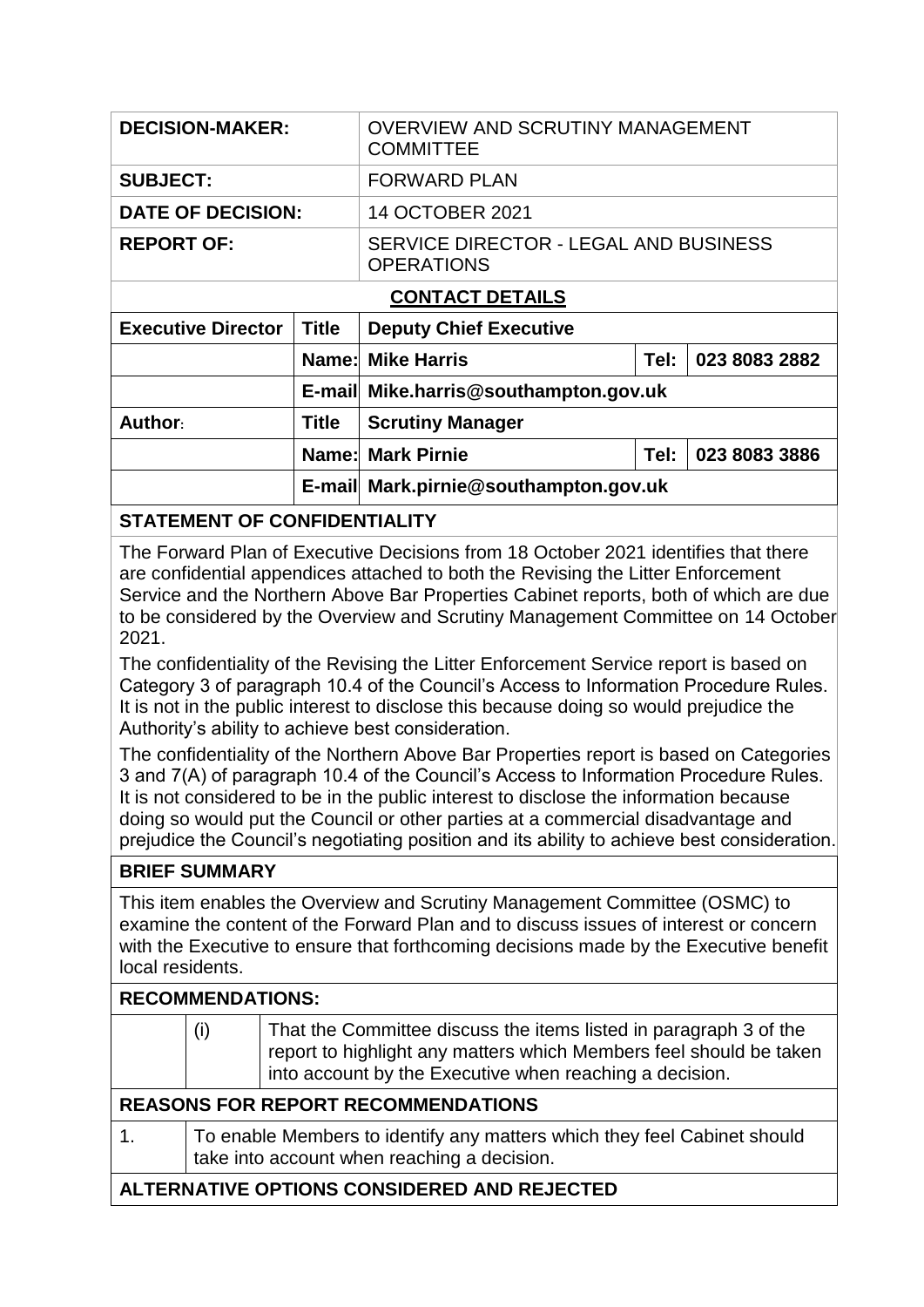| 2.                                                                                                                                                          | None.                                                                                                                                                                                                  |                               |                                         |                     |  |  |  |
|-------------------------------------------------------------------------------------------------------------------------------------------------------------|--------------------------------------------------------------------------------------------------------------------------------------------------------------------------------------------------------|-------------------------------|-----------------------------------------|---------------------|--|--|--|
| <b>DETAIL (Including consultation carried out)</b>                                                                                                          |                                                                                                                                                                                                        |                               |                                         |                     |  |  |  |
| 3.                                                                                                                                                          | The Council's Forward Plan for Executive Decisions from 18 October 2021<br>has been published. The following issues were identified for discussion with<br>the Decision Maker:                         |                               |                                         |                     |  |  |  |
|                                                                                                                                                             | <b>Portfolio</b>                                                                                                                                                                                       | <b>Decision</b>               |                                         | <b>Requested By</b> |  |  |  |
|                                                                                                                                                             | Growth                                                                                                                                                                                                 | Plan                          | Southampton Bus Service Improvement     | <b>Cllr Fielker</b> |  |  |  |
|                                                                                                                                                             | Environment                                                                                                                                                                                            |                               | Revising the Litter Enforcement Service | <b>Cllr Fielker</b> |  |  |  |
|                                                                                                                                                             | Finance &<br><b>Capital Assets</b>                                                                                                                                                                     | Northern Above Bar Properties |                                         | <b>Cllr Fielker</b> |  |  |  |
| 4.                                                                                                                                                          | Briefing papers responding to the items identified by members of the<br>Committee are appended to this report. Members are invited to use the<br>papers to explore the issues with the decision maker. |                               |                                         |                     |  |  |  |
|                                                                                                                                                             | <b>RESOURCE IMPLICATIONS</b>                                                                                                                                                                           |                               |                                         |                     |  |  |  |
|                                                                                                                                                             | <b>Capital/Revenue</b>                                                                                                                                                                                 |                               |                                         |                     |  |  |  |
| 5.                                                                                                                                                          | The details for the items identified in paragraph 3 are set out in the Executive<br>decision making report issued prior to the decision being taken.                                                   |                               |                                         |                     |  |  |  |
| <b>Property/Other</b>                                                                                                                                       |                                                                                                                                                                                                        |                               |                                         |                     |  |  |  |
| 6.                                                                                                                                                          | The details for the items identified in paragraph 3 are set out in the Executive<br>decision making report issued prior to the decision being taken.                                                   |                               |                                         |                     |  |  |  |
|                                                                                                                                                             | <b>LEGAL IMPLICATIONS</b>                                                                                                                                                                              |                               |                                         |                     |  |  |  |
|                                                                                                                                                             | Statutory power to undertake proposals in the report:                                                                                                                                                  |                               |                                         |                     |  |  |  |
| 7.                                                                                                                                                          | The duty to undertake overview and scrutiny is set out in Part 1A Section 9 of<br>the Local Government Act 2000.                                                                                       |                               |                                         |                     |  |  |  |
|                                                                                                                                                             | <b>Other Legal Implications:</b>                                                                                                                                                                       |                               |                                         |                     |  |  |  |
| 8.                                                                                                                                                          | The details for the items identified in paragraph 3 are set out in the Executive<br>decision making report issued prior to the decision being taken.                                                   |                               |                                         |                     |  |  |  |
|                                                                                                                                                             | <b>RISK MANAGEMENT IMPLICATIONS</b>                                                                                                                                                                    |                               |                                         |                     |  |  |  |
| 9.                                                                                                                                                          | The details for the items identified in paragraph 3 are set out in the Executive<br>decision making report issued prior to the decision being taken.                                                   |                               |                                         |                     |  |  |  |
| <b>POLICY FRAMEWORK IMPLICATIONS</b>                                                                                                                        |                                                                                                                                                                                                        |                               |                                         |                     |  |  |  |
| 10.<br>The details for the items identified in paragraph 3 are set out in the Executive<br>decision making report issued prior to the decision being taken. |                                                                                                                                                                                                        |                               |                                         |                     |  |  |  |
| <b>KEY DECISION</b><br><b>No</b>                                                                                                                            |                                                                                                                                                                                                        |                               |                                         |                     |  |  |  |
| <b>WARDS/COMMUNITIES AFFECTED:</b><br>None directly as a result of this report                                                                              |                                                                                                                                                                                                        |                               |                                         |                     |  |  |  |
| <b>SUPPORTING DOCUMENTATION</b>                                                                                                                             |                                                                                                                                                                                                        |                               |                                         |                     |  |  |  |